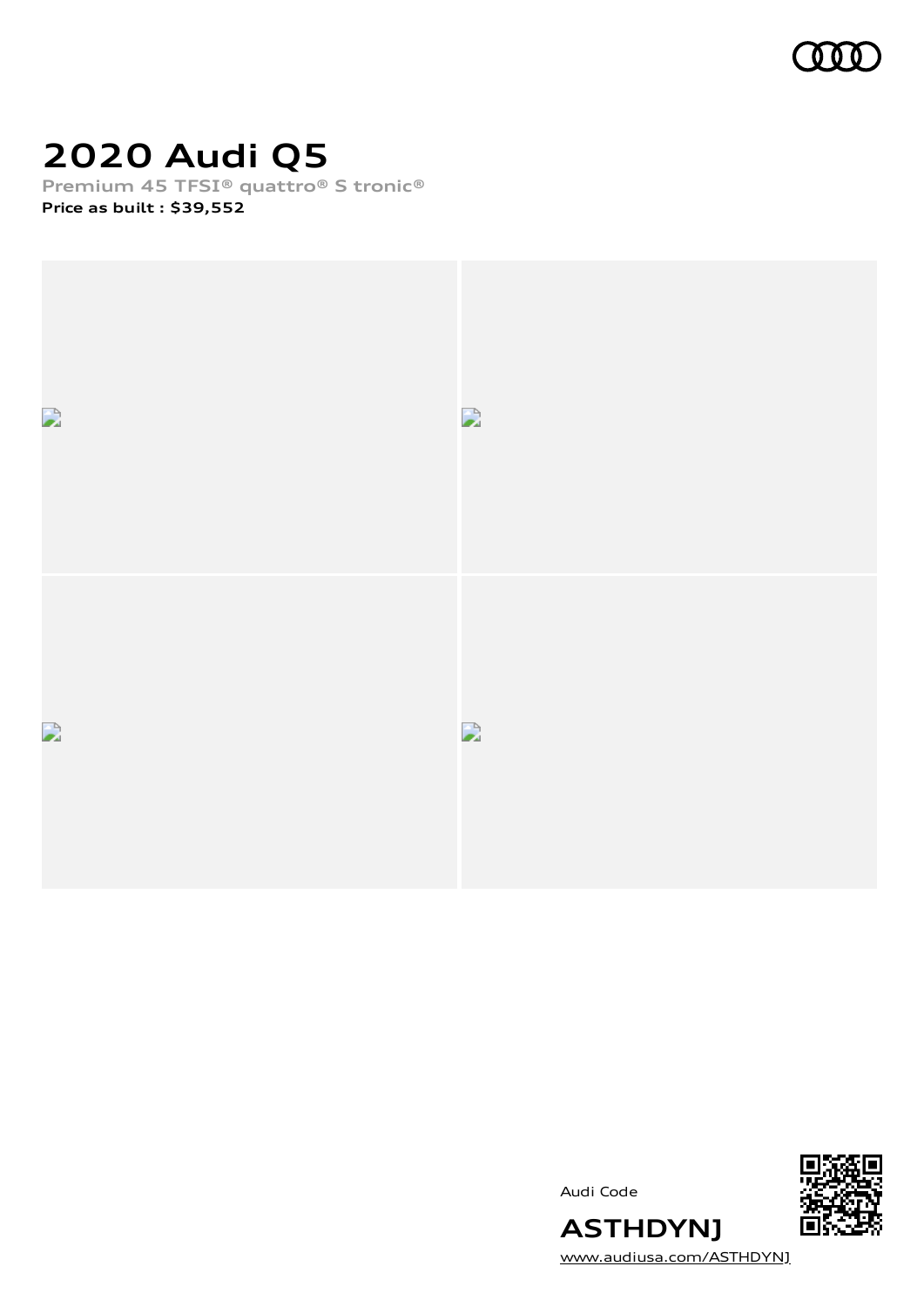## **Summary**

#### **Audi 2020 Audi Q5** Premium 45 TFSI® quattro® S tronic®

**Price as buil[t](#page-8-0)** \$39,552

#### **Exterior colour**

Brilliant Black

**Interior colour**

#### D

#### **Further Information**

|                 | N٥           |
|-----------------|--------------|
| Mileage         | 25,724 miles |
| Type of vehicle | Used car     |

**Warranty**

### **Audi Code**

ASTHDYNJ

**Your configuration on www.audiusa.com** [www.audiusa.com/ASTHDYNJ](https://www.audiusa.com/ASTHDYNJ)

**Commission number** 9b262cda0a0e09a830c0

#### **Technical Specifications**

Seats Black Dashboard Black Carpet Black Headliner Gray

Engine type 2.0-liter four-cylinder Displacement/Bore and 1,984/82.5 x 92.8 cc/mm stroke Torque 273 lb-ft@rpm Top track speed 130 mph mph Acceleration (0 - 60 mph) 5.9 seconds seconds Recommended fuel Premium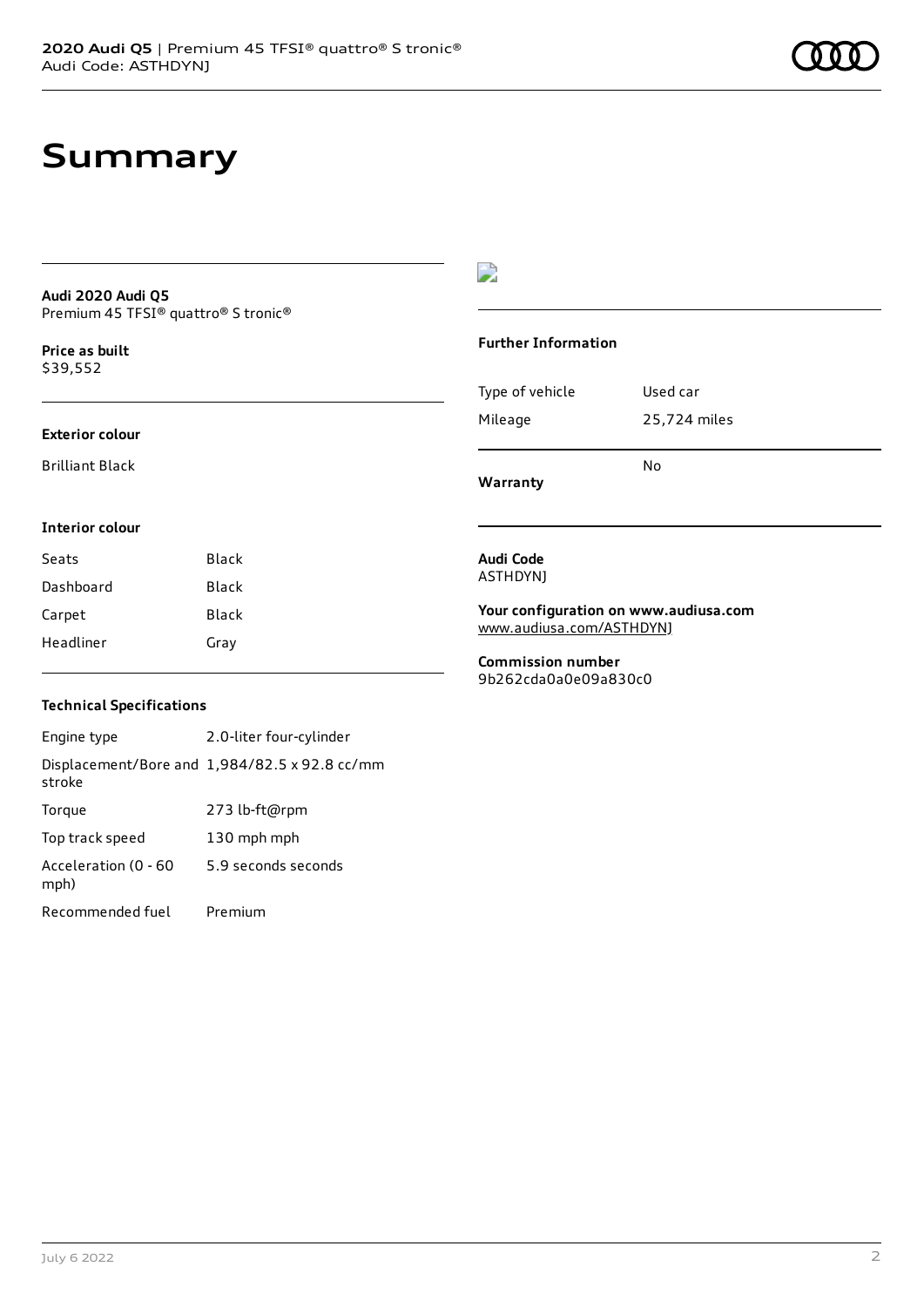

# **Standard features**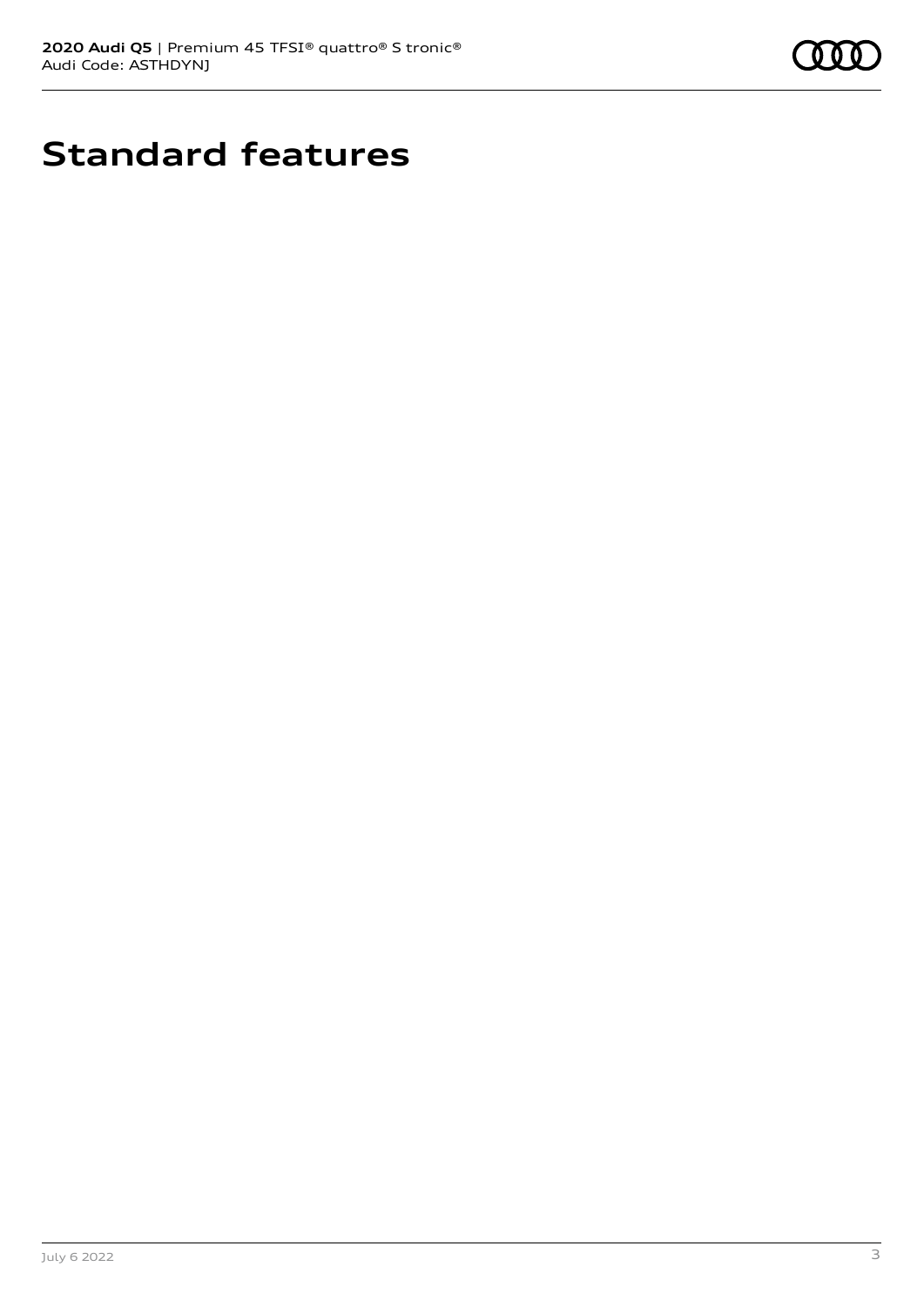# **Dealer remarks**

Audi Certified 2020 Audi Q5 Premium Quattro w/ 19s/Pano roof/Convenience Plus! 2.0L turbocharged engine, Quattro all-wheel drive, 19'' upgraded alloy wheels w/ BRAND NEW TIRES, Panoramic moonroof, Heated leather seats w/ driver memory, Convenience plus package, Tilt and telescopic steering wheel w/ mounted controls and paddles, Power tailgate, Parking system plus w/ back-up camera, Advance key system w/ push button starter, Smart phone integration, Drive select, Side assist, Automatic xenon headlights, Power fold-in mirrors, Wood inlays, Phone box, Bluetooth w/ audio streaming, Touchscreen MMI, High beam assist, and tons more! CERTIFIED warranty included in price

\*Fletcher Jones Audi does not reserve or hold advertised vehicles, all are subject to prior sale on <sup>a</sup> first come first serve basis. Customer must take delivery of the vehicle and execute all Illinois required documentation at Fletcher Jones Audi. We reserve the right to revise price, equipment, mileage and certification status as <sup>a</sup> result of changing market conditions or error. All vehicle pricing expires upon close of business the same day.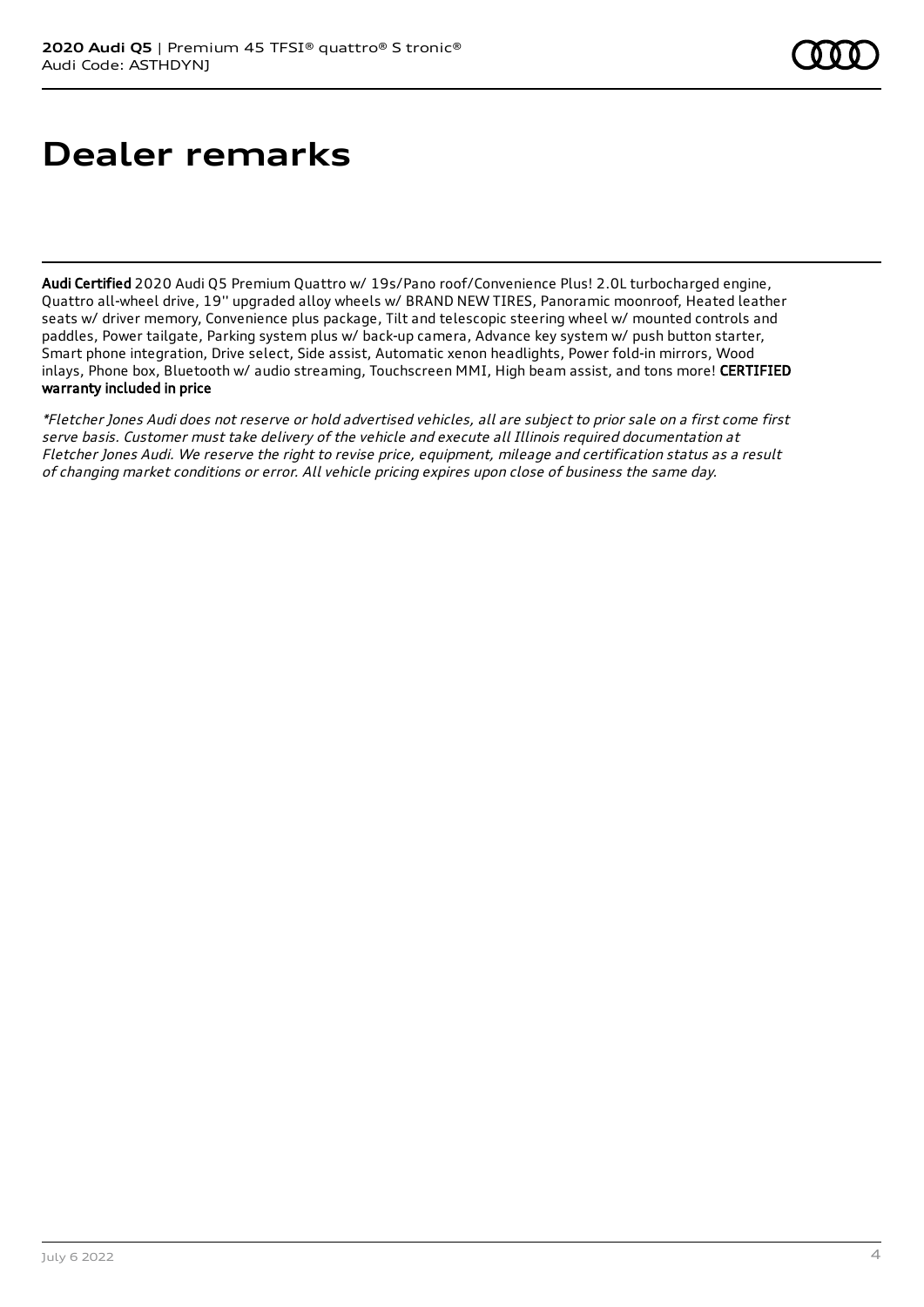technology Transmission Seven-speed S tronic® dual-clutch

automatic transmission

# **Technical Specifications**

#### **Engineering | Performance**

| Engine type                                 | 2.0-liter four-cylinder                                      | Steering type                              | Electromechanical power steering<br>system                           |
|---------------------------------------------|--------------------------------------------------------------|--------------------------------------------|----------------------------------------------------------------------|
| Power Level                                 | 45                                                           |                                            |                                                                      |
| Displacement                                | 2.0 l                                                        | Turning diameter, curb- 38.4 ft<br>to-curb |                                                                      |
| Max. output ps/hp                           | 248 @ rpm                                                    | Steering ratio                             | 15.8:1                                                               |
| Towing capacity                             | 4,400-lb lb                                                  |                                            |                                                                      |
| Torque                                      | 273 lb-ft@rpm                                                | Suspension                                 |                                                                      |
| Valvetrain                                  | 16-valve DOHC with Audi valvelift<br>system                  | Front axle                                 | Five-link front suspension                                           |
| Acceleration (0 - 60<br>mph)                | 5.9 seconds seconds                                          | Rear axle                                  | Five-link rear suspension                                            |
| Engine block                                | Cast-iron                                                    |                                            |                                                                      |
| Induction/fuel injection Turbocharged/TFSI® |                                                              | <b>Brakes</b>                              |                                                                      |
| Cylinder head                               | Aluminum-alloy                                               | Front brakes                               | 13.3 (ventilated disc) in                                            |
| stroke                                      | Displacement/Bore and 1,984/82.5 x 92.8 cc/mm                | Rear brakes                                | 13.0 (ventilated disc) in                                            |
| Top track speed                             | 130 mph mph                                                  | <b>Body</b>                                |                                                                      |
| <b>Electrical system</b>                    |                                                              | Material                                   | Multi-material body construction<br>(steel and aluminum composition) |
| Alternator                                  | 110-150 A                                                    |                                            |                                                                      |
| <b>Battery</b>                              | 420 A/75 Ah                                                  | <b>Warranty   Maintenance</b>              |                                                                      |
| <b>Transmission   Drivetrain</b>            |                                                              | Warranty                                   | 4-year/50,000-mile Audi New<br>Vehicle Limited Warranty              |
| Drivetrain type                             | quattro <sup>®</sup> all-wheel drive with ultra <sup>®</sup> |                                            |                                                                      |

**Steering**

**(1/2)**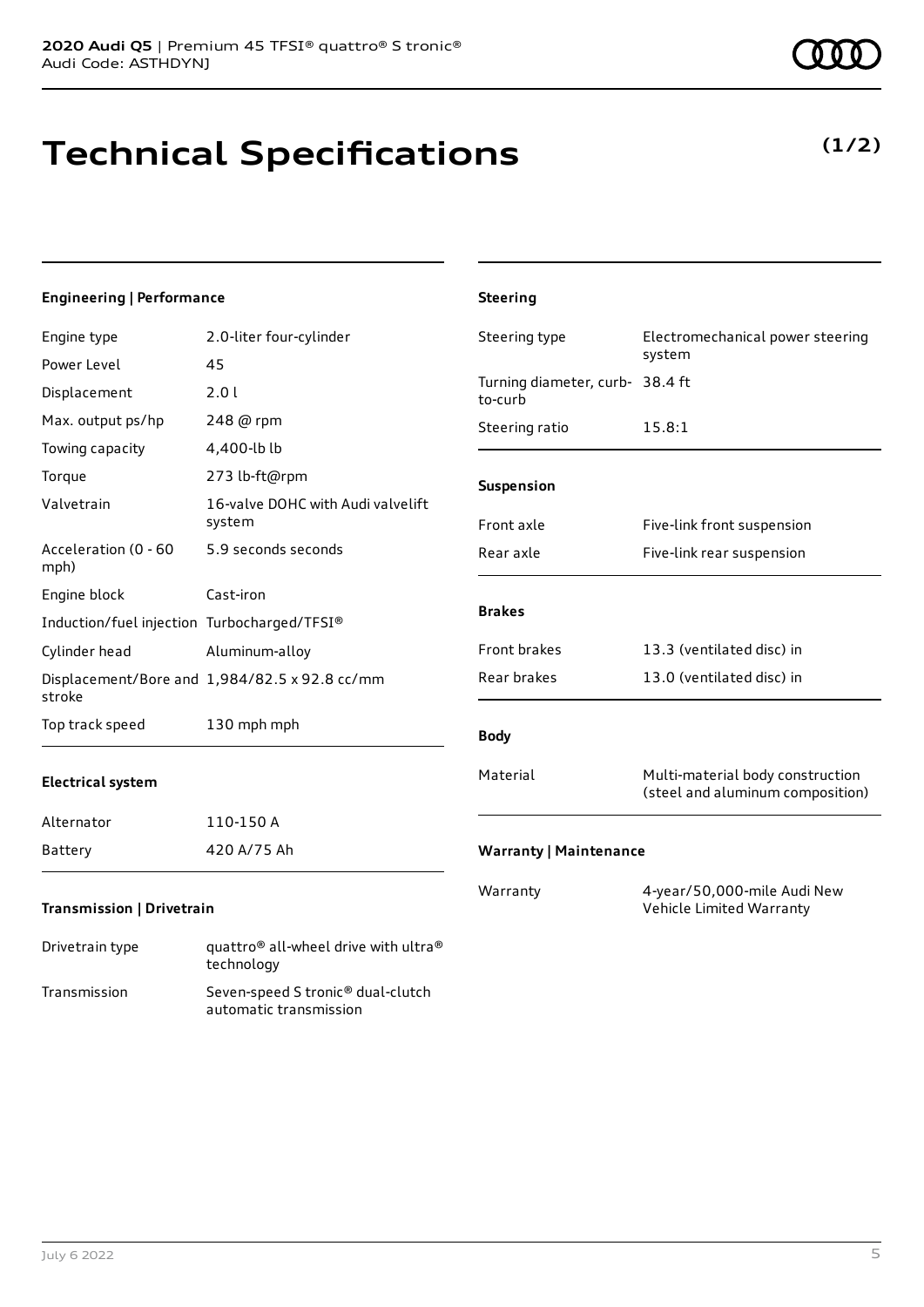## **Technical Specifications**

#### **Exterior Measurements**

| Height                           | 65.3 in    |
|----------------------------------|------------|
| Overall width without<br>mirrors | 74.5 in    |
| Length                           | 183.6 in   |
| Wheelbase                        | $111.0$ in |
| Drag coefficient                 | 0.32 Cw    |
| Overall width with<br>mirrors    | 84.3 in    |
| Track rear                       | 63.3 in    |
| Track front                      | 63.6 in    |
| Curb weight                      | 4045 lb    |
| Ground clearance,<br>loaded      | 8.2 in     |

#### **Interior measurements**

| Seating capacity                          | 5                      |
|-------------------------------------------|------------------------|
| Shoulder room, rear                       | 56.5 in                |
| Head room with front<br>sunroof           | 40.2 in                |
| Leg room, rear                            | 37.8 in                |
| Shoulder room, front                      | 57.7 in                |
| Head room with rear<br>sunroof            | 37.7 in                |
| Head room, rear                           | 39.3 in                |
| Leg room, front                           | 41.0 in                |
| Head room, front                          | 41.7 in                |
| Cargo volume, rear<br>seatbacks up/folded | 25.1/53.1 cu ft, cu ft |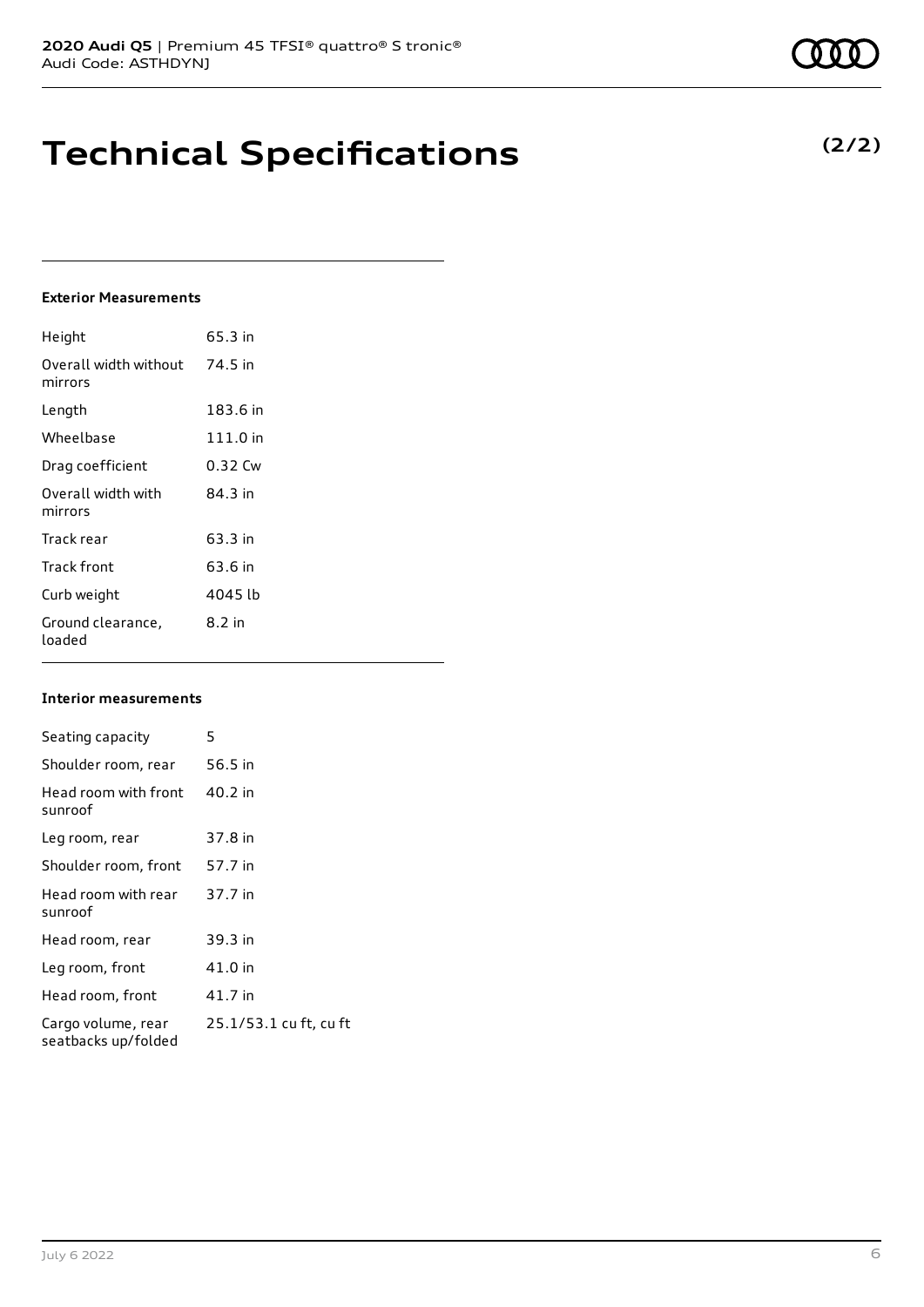## **Consumption- and emission**

**Consumption by NEDC**

combined 24 mpg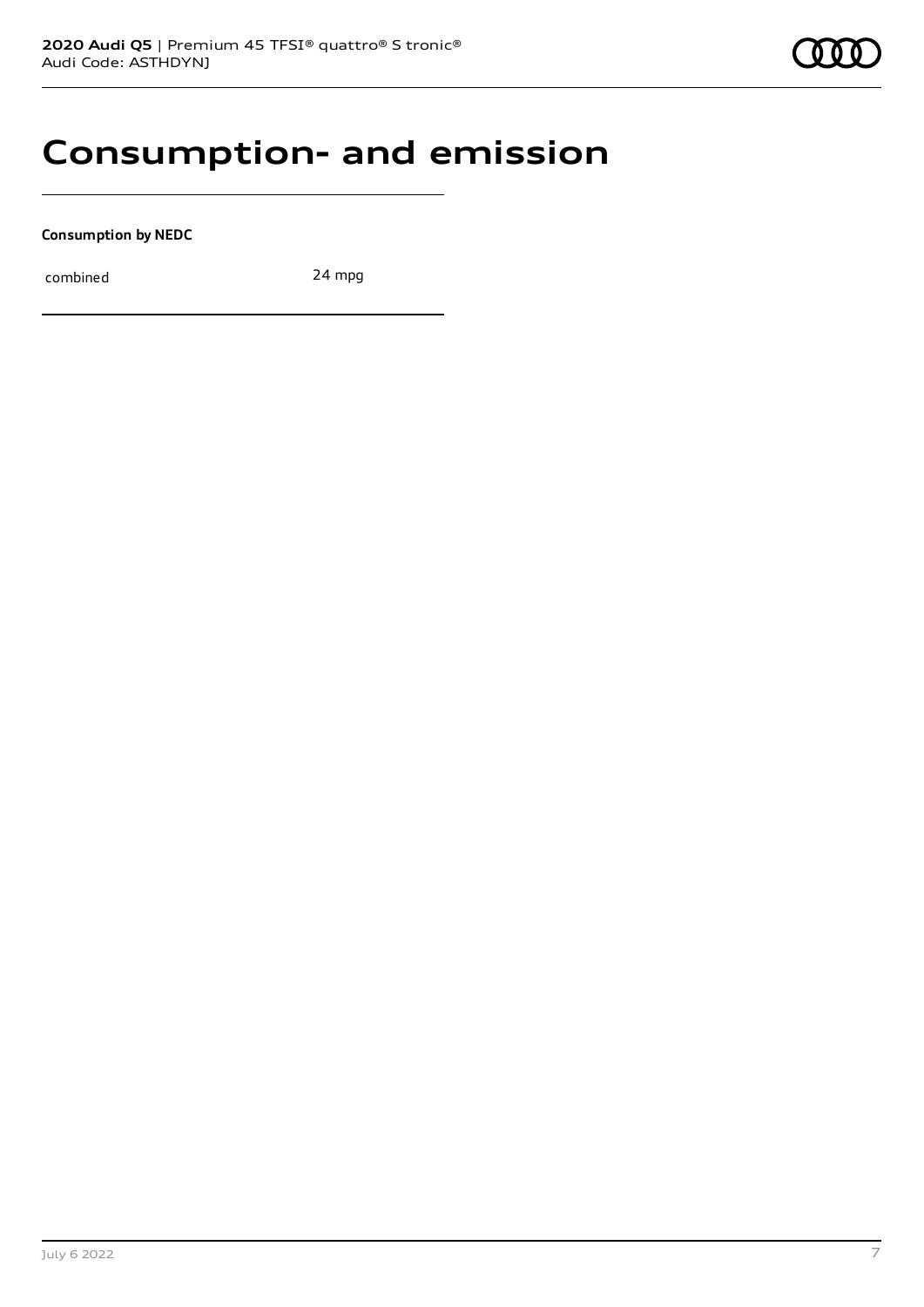## **Contact**

Dealer **Fletcher Jones Audi**

1523 W North Avenue 60642 Chicago IL

Phone: +13126284850 FAX: 3129441075

www: [https://www.fletcherjonesaudi.com](https://www.fletcherjonesaudi.com/)